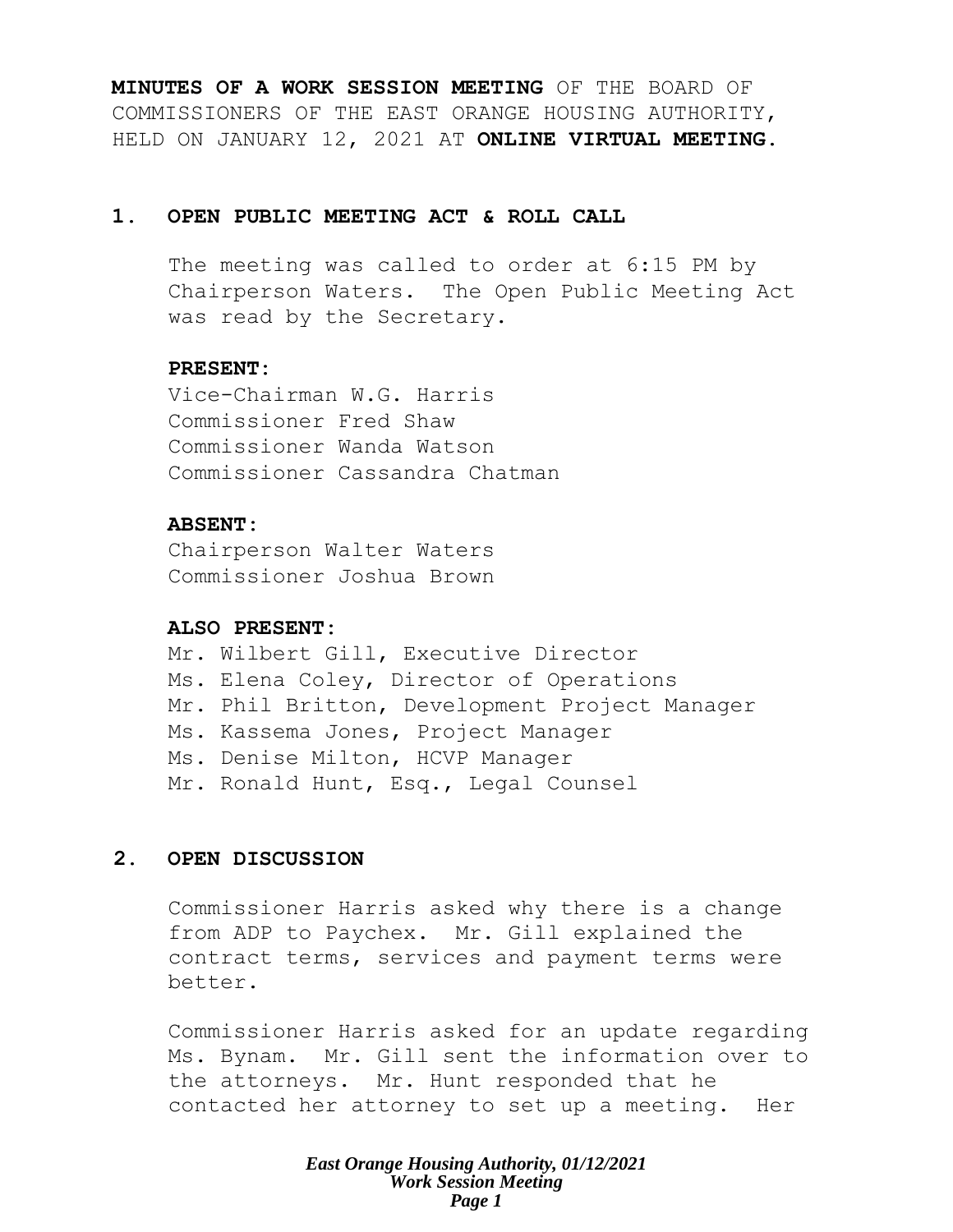attorney didn't respond yet. Mr. Gill said she became hostile when he spoke to her.

Commissioner Harris asked about check #10746, reimbursement of loss, \$500, to Jorge (indiscernible). Mr. Gill explained that it's an employee reimbursement. There was in issue with some type of "phishing" email.

Commissioner Harris asked about a payment, check #10793, to Damian Thomas. Mr. Gill explained there was a banking problem and another check had to be issued.

Commissioner Harris asked about Eaton Place closing. The closing date was extended for the closing. Mr. Britton explained the EOHA got a reduction and extension of the deadline for closing on the loan. It helps the EOHA because it's been a slow process working with the city.

Commissioner Shaw asked about getting a new supervisor. Mr. Gill responded there was only one prospect and the person was not interested.

Commissioner Shaw asked about the cyber-attack. Mr. Gill explained that many people got phishing emails. The emails looked official, but they were bogus. There has since been some cyber security training.

#### **3. ADJOURNMENT**

Work Session adjourned at 6:32 PM.

*East Orange Housing Authority, 01/12/2021 Work Session Meeting Page 2*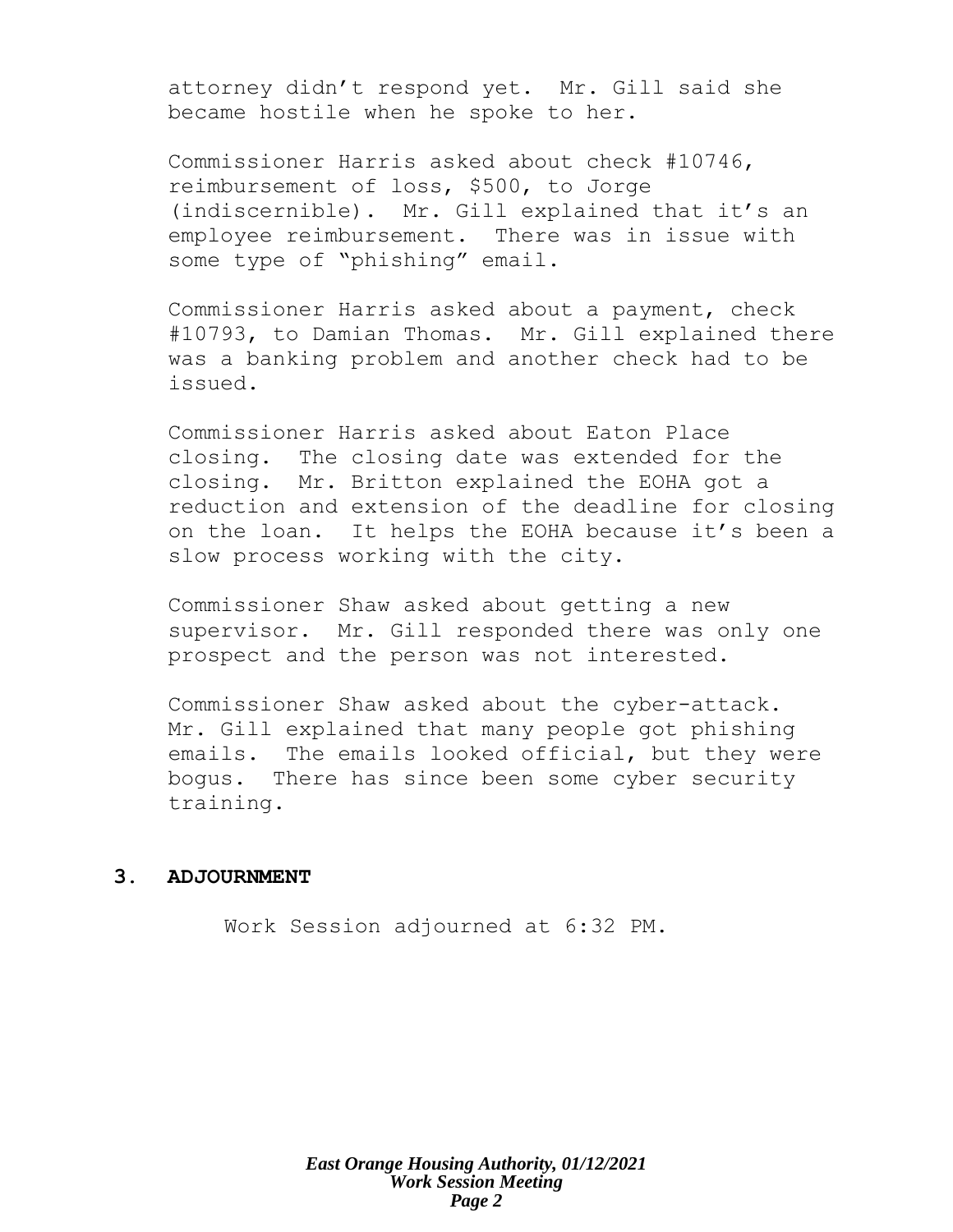**REGULAR MEETING** OF THE BOARD OF COMMISSIONERS OF THE EAST ORANGE HOUSING AUTHORITY, HELD ON JANUARY 14, 2021 VIA CONFERENCE CALL.

The Board of Commissioners of the Housing Authority of the City of East Orange met in a Regular Meeting, via conference call, on the 12<sup>th</sup> day of January, 2021. Chairperson Walter Waters called the meeting to order at 7:06 PM.

This meeting is called to order and is being conducted in conformity with the Open Public Meeting Act. Notice of this meeting was e-mailed to Worrell Community Newspapers (East Orange Record) and NJ Advance Media (Star-Ledger) on Thursday, December 3, 2020. This notice was e-mailed to the City Clerk of East Orange on Thursday, December 3, 2020. This notice was posted at the administrative office and the Authority's two public housing developments and the EOHA website on Tuesday, December 8, 2020. Due to the Covid-19 pandemic, 2021 annual/regular meetings will be held virtually by dial-in number: 1-201-479-3015, Conference ID: 11875113#. Any changes will be posted on EOHA's website: EOHA.org at least 48 hours prior to the meeting date. The meeting will begin promptly at 7:00 p.m.

#### **PRESENT:**

Chairperson Walter Waters Vice-Chairman W.G. Harris Commissioner Wanda Watson Commissioner Cassandra Chatman Commissioner Fred Shaw Commissioner Joshua Brown (arrived at 7:10 pm)

#### **ABSENT:**

None

#### **ALSO PRESENT:**

Mr. Wilbert Gill, Executive Director Ms. Elena Coley, Director of Operations Mr. Phil Britton, Development Project Manager Ms. Kassema Jones, Project Manager Ms. Denise Milton, HCVP Manager Mr. Ronald Hunt, Esq., Legal Counsel

> *East Orange Housing Authority, 01/12/21 Regular Meeting, Open Session Page 1*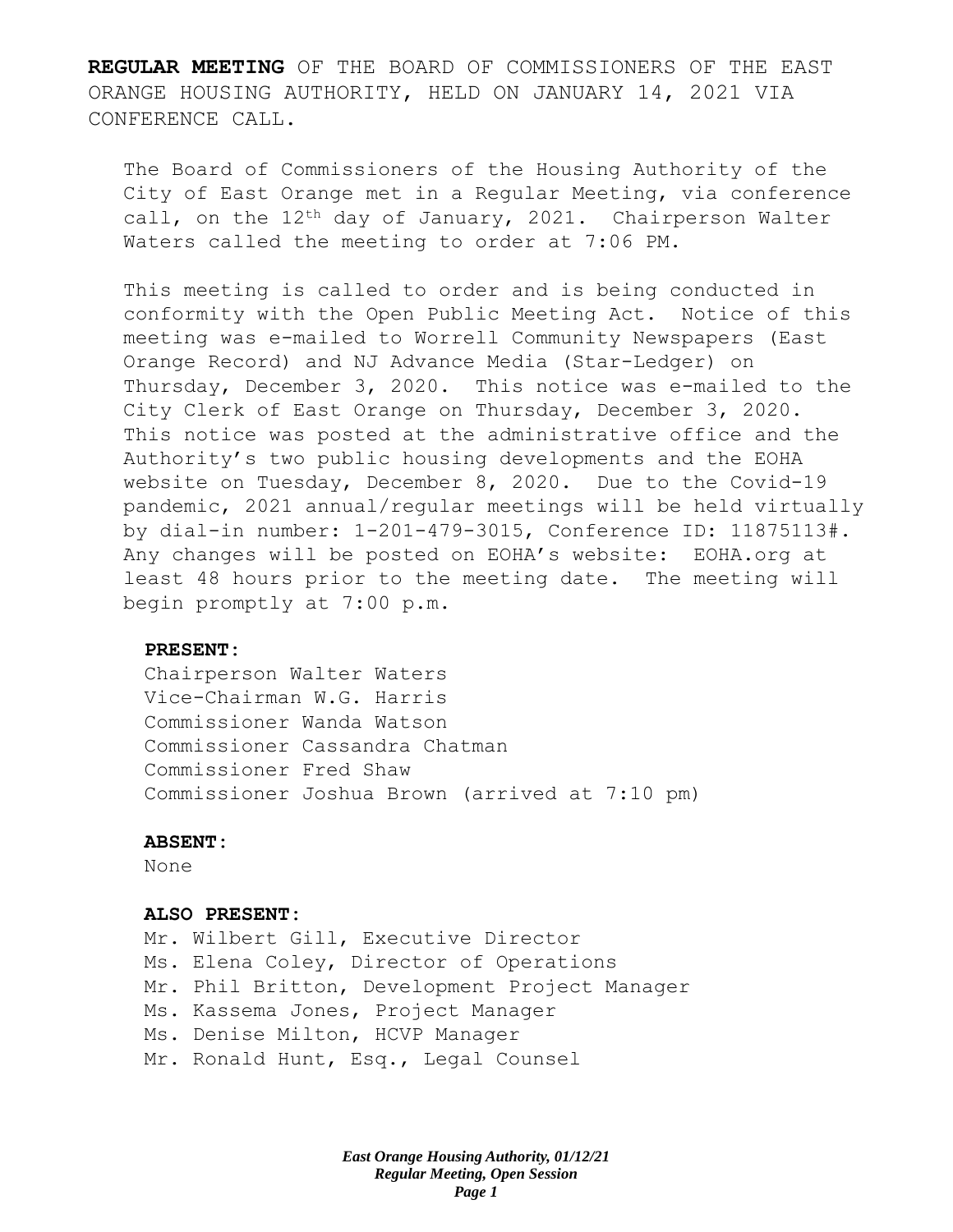#### **PUBLIC NOTICE OF REGULAR MEETING**

# **TO: BOARD OF COMMISSIONERS OF THE HOUSING AUTHORITY OF THE CITY OF EAST ORANGE, CITY CLERK OF EAST ORANGE, EAST ORANGE RECORD AND NEWARK STAR LEDGER**

Notice is hereby given pursuant to the Open Public Meetings Act, that a Regular Meeting of the Board of Commissioners of the Housing Authority of the City of East Orange, will be held on January 12, 2021, via conference call, for the purpose of acting upon:

# **2021-01 AUTHORIZING OR RATIFYING PAYMENT OF THE BILL LIST FOR THE MONTH OF DECEMBER 2020**

- **2021-02 RESOLUTION WRITING OFF RENTS OWNED BY FORMER TENANTS DEEMED UNCOLLECTIBLE**
- **2021-03 LOCAL FINANCE BOARD SUBMISSION OF 2019 AUDIT REPORT**
- **2021-04 RESOLUTION EXTENDING THE CONTRACT WITH FCC CONSULTING SERVICES FOR INFORMATION TECHNOLOGY SUPPORT SERVICES FOR A PERIOD NOT TO EXCEED 90 DAYS**
- **2021-05 RESOLUTION AUTHORIZING THE EXECUTIVE DIRECTOR TO ENTER INTO A MONTHTO-MONTH CONTRACT WITH PAYCHEX TO PROVIDE PAYROLL AND HUMAN RESOURCE MANAGEMENT SERVICES**
- **2021-06 RESOLUTION AUTHORIZING THE AWARD OF A NON-FAIR AND OPEN CONTRACT FOR REDEVELOPMENT LEGAL SERVICES FOR THE NORTH WALNUT STREET DEVELOPMENT PROJECT**
- **2021-07 RESOLUTION AUTHORIZING THE TRANSFER OF \$750,000 OF UNRESTRICTED FUNDS TO THE EAST ORANGE HOUSING & COMMUNITY DEVELOPMENT**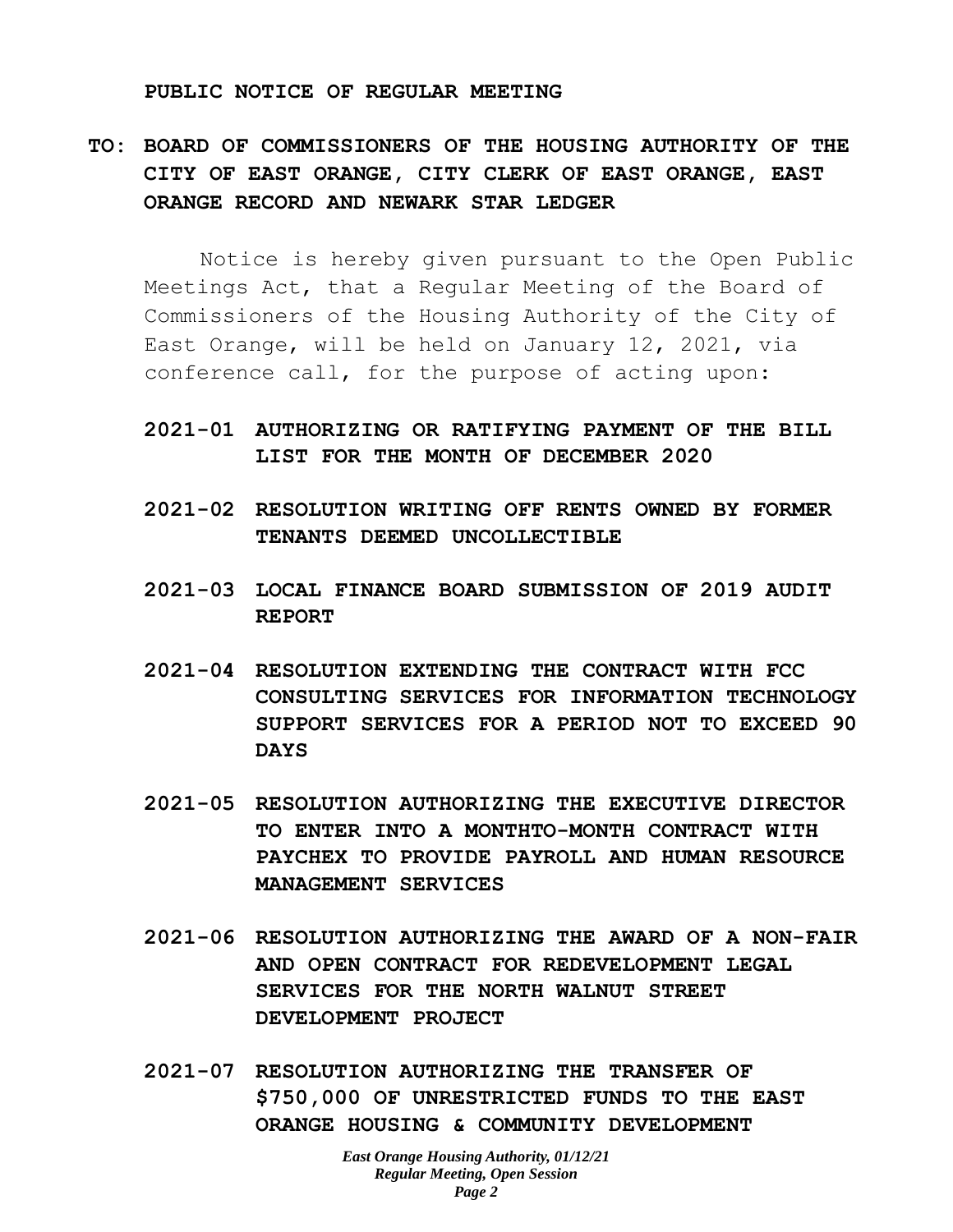**CORPORATION FOR SOLE PURPOSE OF PAYING DOWN A CONSTRUCTION LOAN WHICH THE LOCAL INITIATIVE DEVELOPMENT CORPORATION ("LENDER") TO BE PROVIDED TO THE EOHCDC FOR THE CONSTRUCTION OF THE EATON PLACE SINGLE FAMILY PROJECT**

And for the purpose of transacting any other business related hereto or which may properly come before each meeting.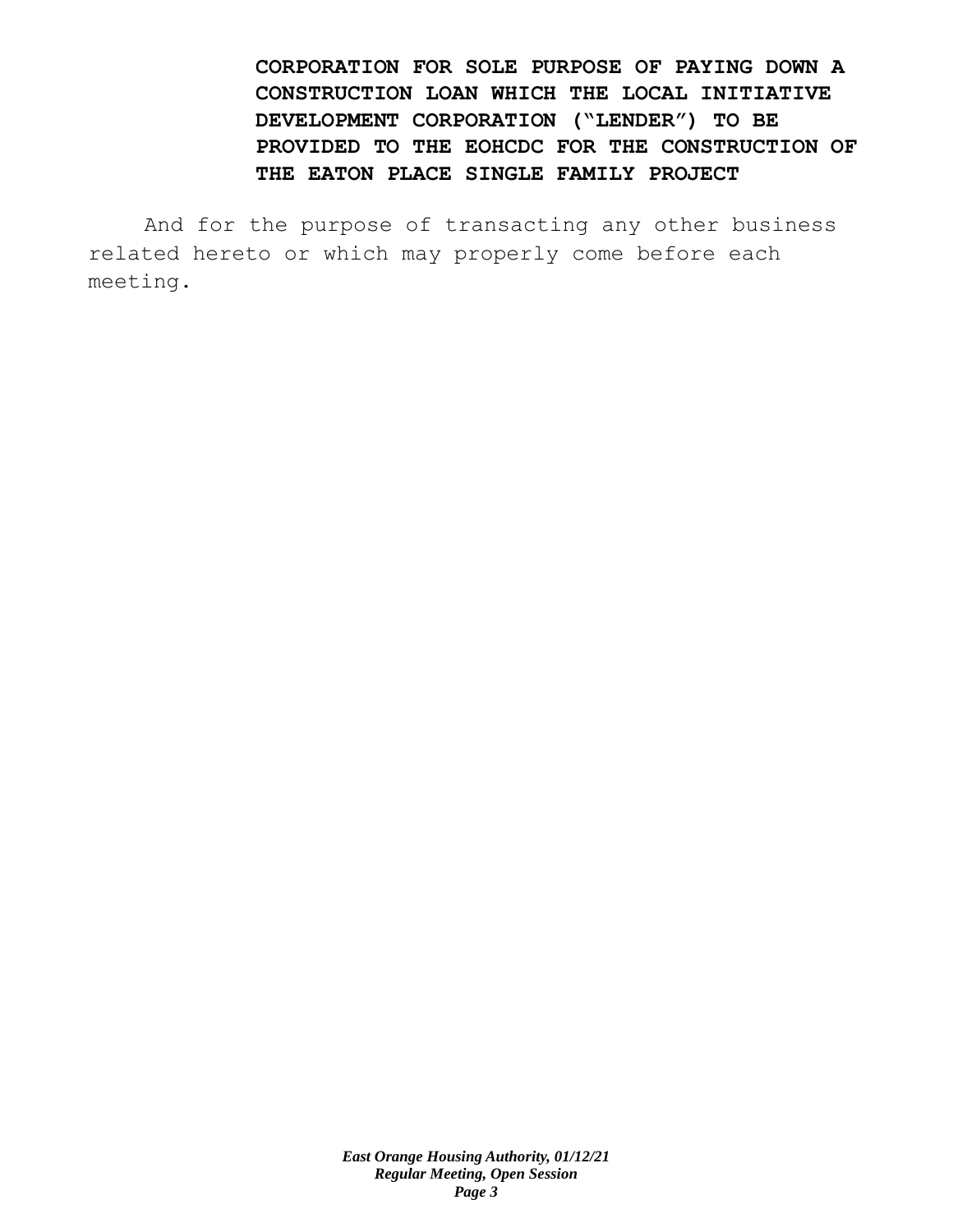#### 1. **OPEN PUBLIC MEETING ACT and ROLL CALL**

#### **PRESENT:**

Chairperson Walter Waters Vice-Chairman W.G. Harris Commissioner Wanda Watson Commissioner Cassandra Chatman Commissioner Fred Shaw Commissioner Joshua Brown (arrived at 7:10 pm)

#### **ABSENT:**

None

#### **ALSO PRESENT:**

Mr. Wilbert Gill, Executive Director Ms. Elena Coley, Director of Operations Mr. Phil Britton, Development Project Manager Ms. Kassema Jones, Project Manager Ms. Denise Milton, HCVP Manager Mr. Ronald Hunt, Esq., Legal Counsel

## **2. MINUTES**

**MOTION:** Commissioner Harris moved to approve the minutes of the previous meeting in December 2020. Commissioner Chatman seconded. There were no questions.

ROLL CALL:

Ayes: Chatman, Watson, Shaw, Harris, Waters. Nays: None. Abstentions: None.

The Resolution was approved 5-0-0.

## **3. APPROVAL OF THE BILLS**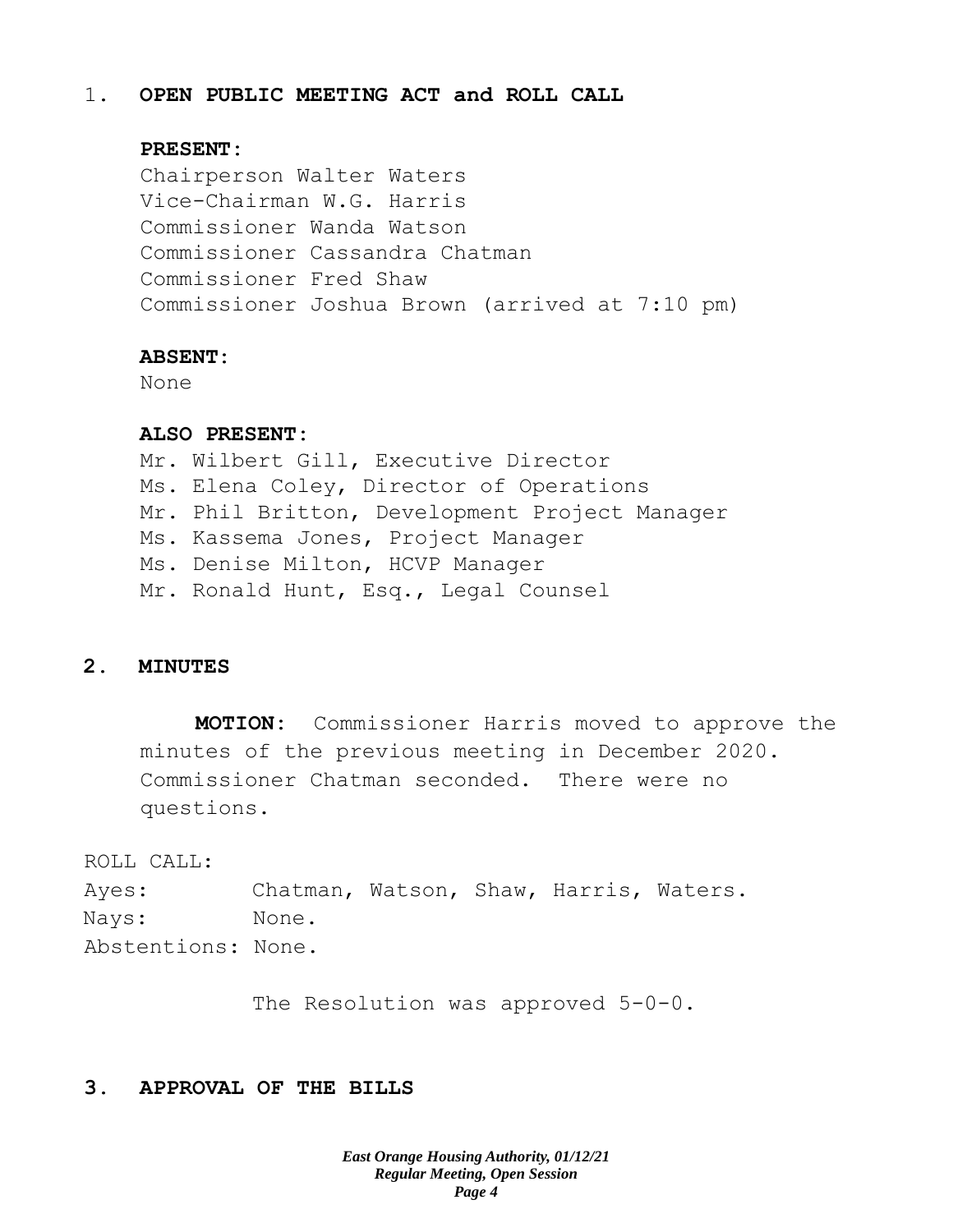**MOTION:** Commissioner Harris moved to approve the payment of September bills. Commissioner Chatman seconded. There were no questions.

ROLL CALL:

Ayes: Brown, Watson, Shaw, Chatman, Harris, Waters. Nays: None. Abstentions: None.

The Resolution was approved  $6-0-0$ .

## **4. VISITORS**

None

## **5. REPORTS**

**COMMITTEE REPORTS**

**REAL ESTATE DEVELOPMENT:** There was no report. **FINANCE:** There was no report. **BUILDINGS & GROUNDS:** There was no report. **BY-LAWS & PROCUREMENT:** There was no report. **PERSONNEL:** There was no report. **NON-PROFIT COMMITTEE:** There was no report. **EOHCDC BOARD OF DIRECTORS**: There was no report.

**LEGAL REPORT (Board Attorneys)**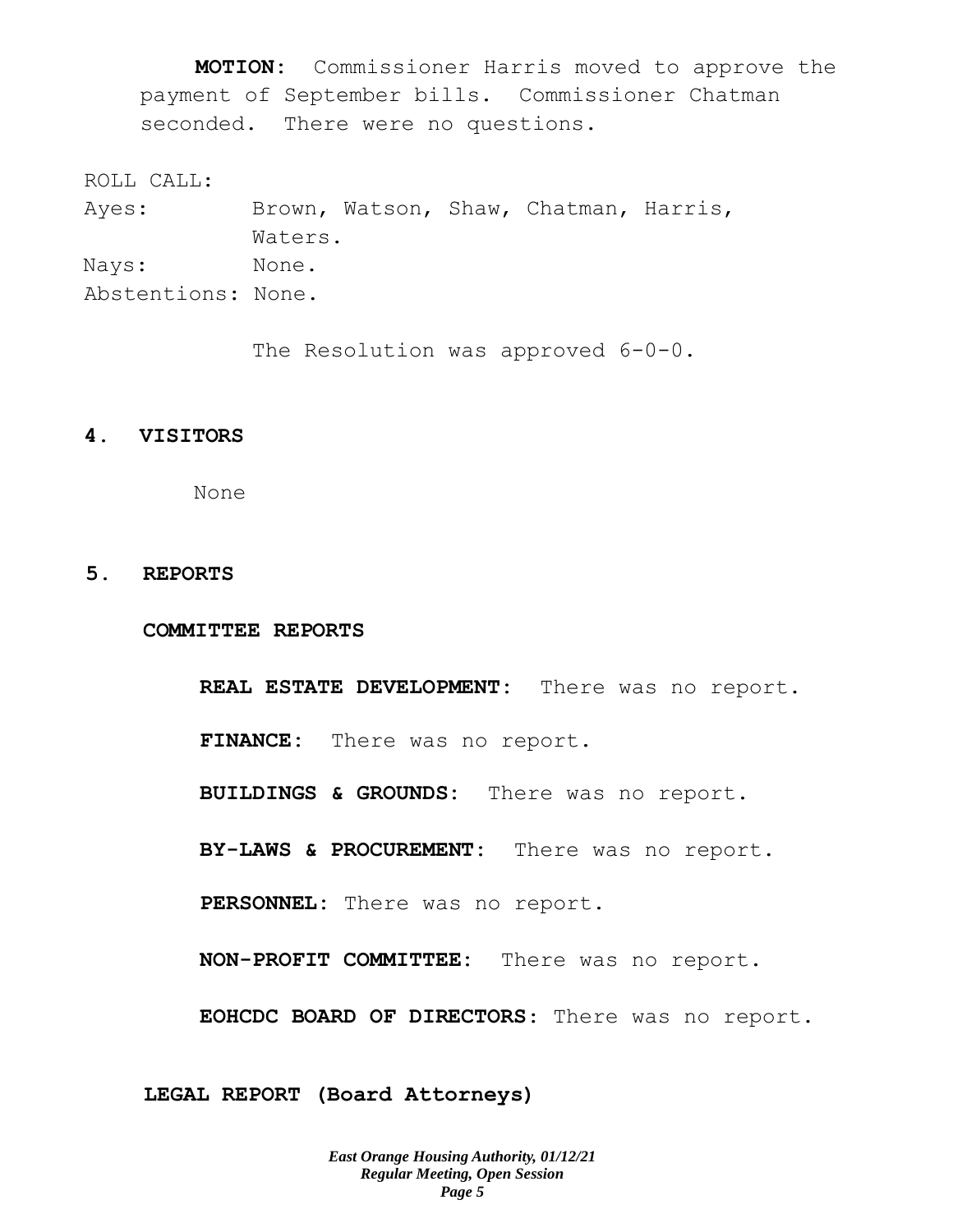#### **EXECUTIVE DIRECTOR**

The report stood. Mr. Gill highlighted his report, portions of the executive reports and answered questions from the Commissioners. Mr. Britton gave an update of the Halsted Street Project. Ms. Jones highlighted her report. Ms. Coley highlighted her report. Ms. Middleton highlighted her report.

#### **6. OLD BUSINESS**

There was no Old Business.

#### **7. NEW BUSINESS**

There was no New Business.

### **8. RESOLUTIONS**

# **2021-02 RESOLUTION WRITING OFF RENTS OWED BY FORMER TENANTS DEEMED UNCOLLECTIBLE**

Commissioner Harris moved to approve. Commissioner Brown seconded.

Commissioner Shaw asked if the stimulus checks given out will affect the tenants. Mr. Gill responded that it will not affect the tenants. There were no further questions.

ROLL CALL:

Ayes: Brown, Chatman, Watson, Shaw, Harris, Waters. Nays: None.

#### *East Orange Housing Authority, 01/12/21 Regular Meeting, Open Session Page 6*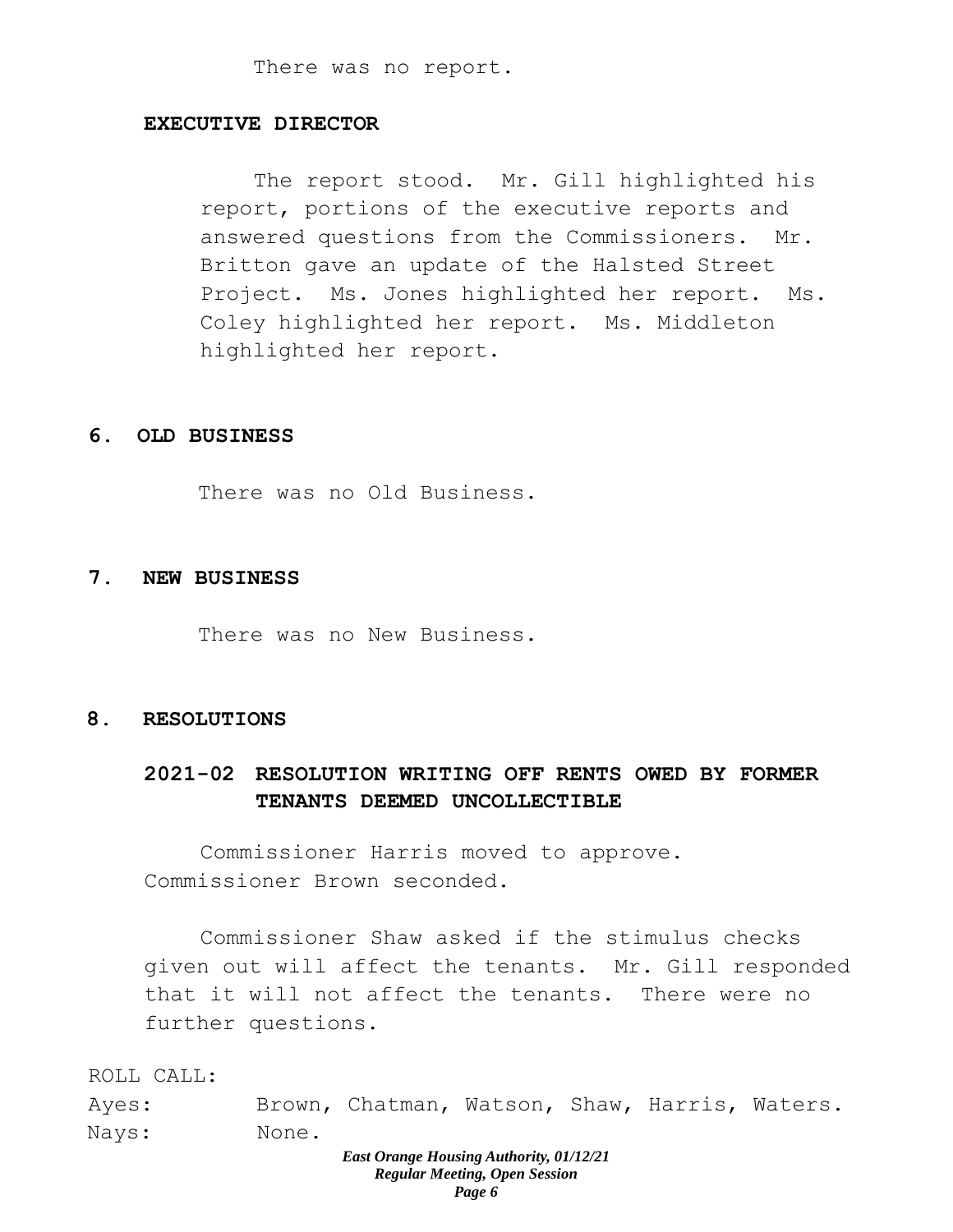Abstentions: None.

The Resolution was approved 6-0-0.

# **2021-03 LOCAL FINANCE BOARD SUBMISSION OF 2019 AUDIT REPORT**

Commissioner Chatman moved to approve. Commissioner Brown seconded. There were no questions.

ROLL CALL: Ayes: Brown, Chatman, Watson, Shaw, Harris, Waters. Nays: None. Abstentions: None.

The Resolution was approved 6-0-0.

# **2021-04 RESOLUTION EXTENDING THE CONTRACT WITH FCC CONSULTING SERVICES FOR INFORMATION TECHNOLOGY SUPPORT SERVICES FOR A PERIOD NOT TO EXCEED 90 DAYS**

Commissioner Watson moved to approve. Commissioner Harris seconded. There were no questions.

ROLL CALL:

Ayes: Brown, Chatman, Watson, Shaw, Harris, Waters. Nays: None. Abstentions: None.

The Resolution was approved 6-0-0.

**2021-05 RESOLUTION AUTHORIZING THE EXECUTIVE DIRECTOR TO ENTER INTO A MONTH-TO-MONTH CONTRACT WITH PAYCHEX TO PROVIDE PAYROLL AND HUMAN RESOURCE MANAGEMENT SERVICES**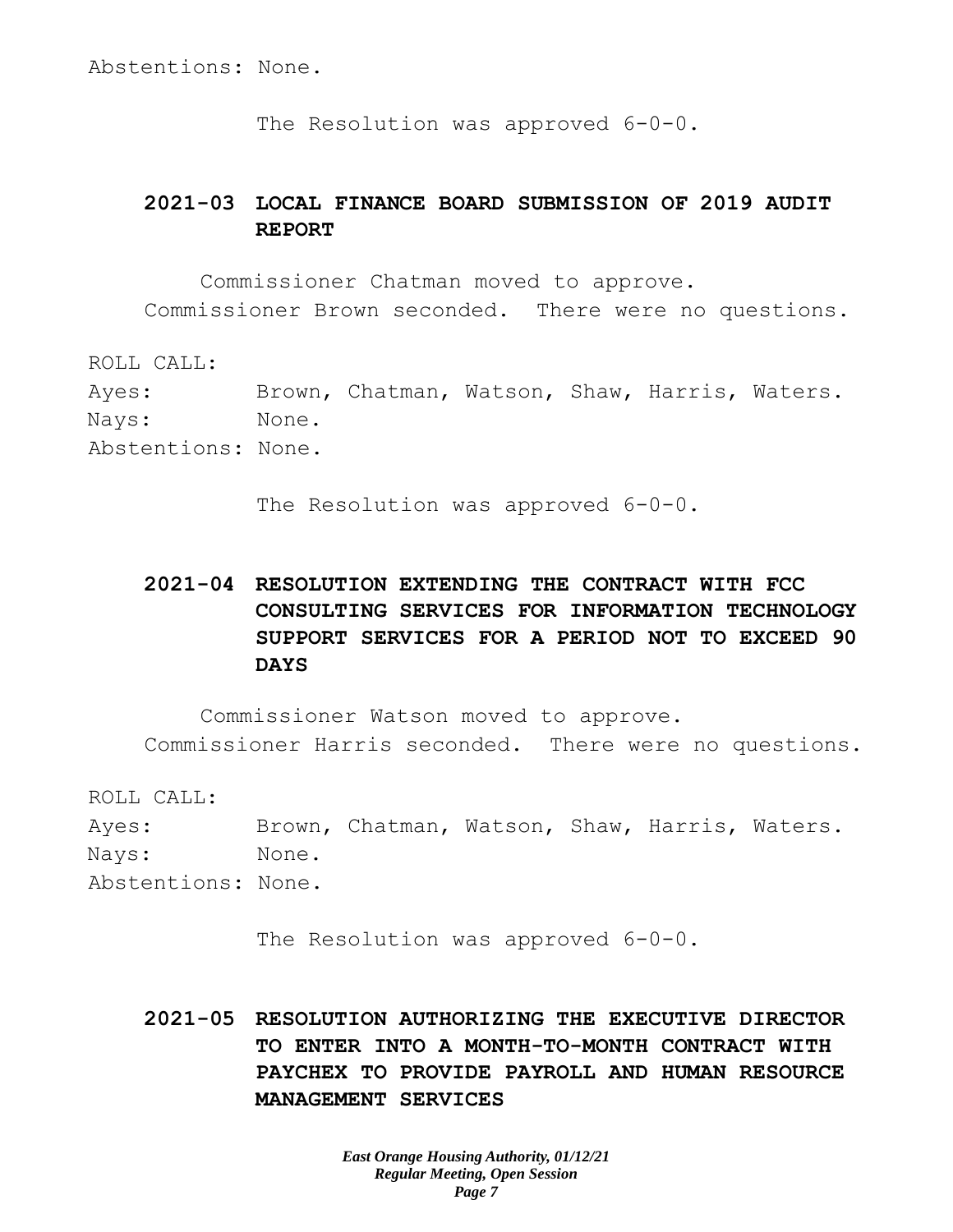Commissioner Watson moved to approve. Commissioner Harris seconded. There were no questions.

ROLL CALL: Ayes: Brown, Chatman, Watson, Shaw, Harris, Waters. Nays: None. Abstentions: None.

The Resolution was approved 6-0-0.

# **2021-06 RESOLUTION AUTHORIZING THE AWARD OF A NON-FAIR AND OPEN CONTRACT FOR REDEVELOPMENT LEGAL SERVICES FOR THE NORTH WALNUT STREET DEVELOPMENT PROJECT**

Commissioner Harris moved to approve.

Commissioner Watson seconded. There were no questions.

ROLL CALL: Ayes: Brown, Chatman, Watson, Shaw, Harris, Waters. Nays: None. Abstentions: None.

The Resolution was approved 6-0-0.

**2021-07 RESOLUTION AUTHORIZING THE TRANSFER OF \$750,000 OF UNRESTRICTED FUNDS TO THE EAST ORANGE HOUSING & COMMUNITY DEVELOPMENT CORPORATION FOR SOLE PURPOSE OF PAYING DOWN A CONSTRUCTION LOAN WHICH THE LOCAL INITIATIVE DEVELOPMENT CORPORATION ("LENDER") TO BE PROVIDED TO THE EOHCDC FOR THE CONSTRUCTION OF THE EATON PLACE SINGLE FAMILY PROJECT**

Commissioner Harris moved to approve. Commissioner Brown seconded.

Commissioner Brown asked about the 1.2 million.

*East Orange Housing Authority, 01/12/21 Regular Meeting, Open Session Page 8*